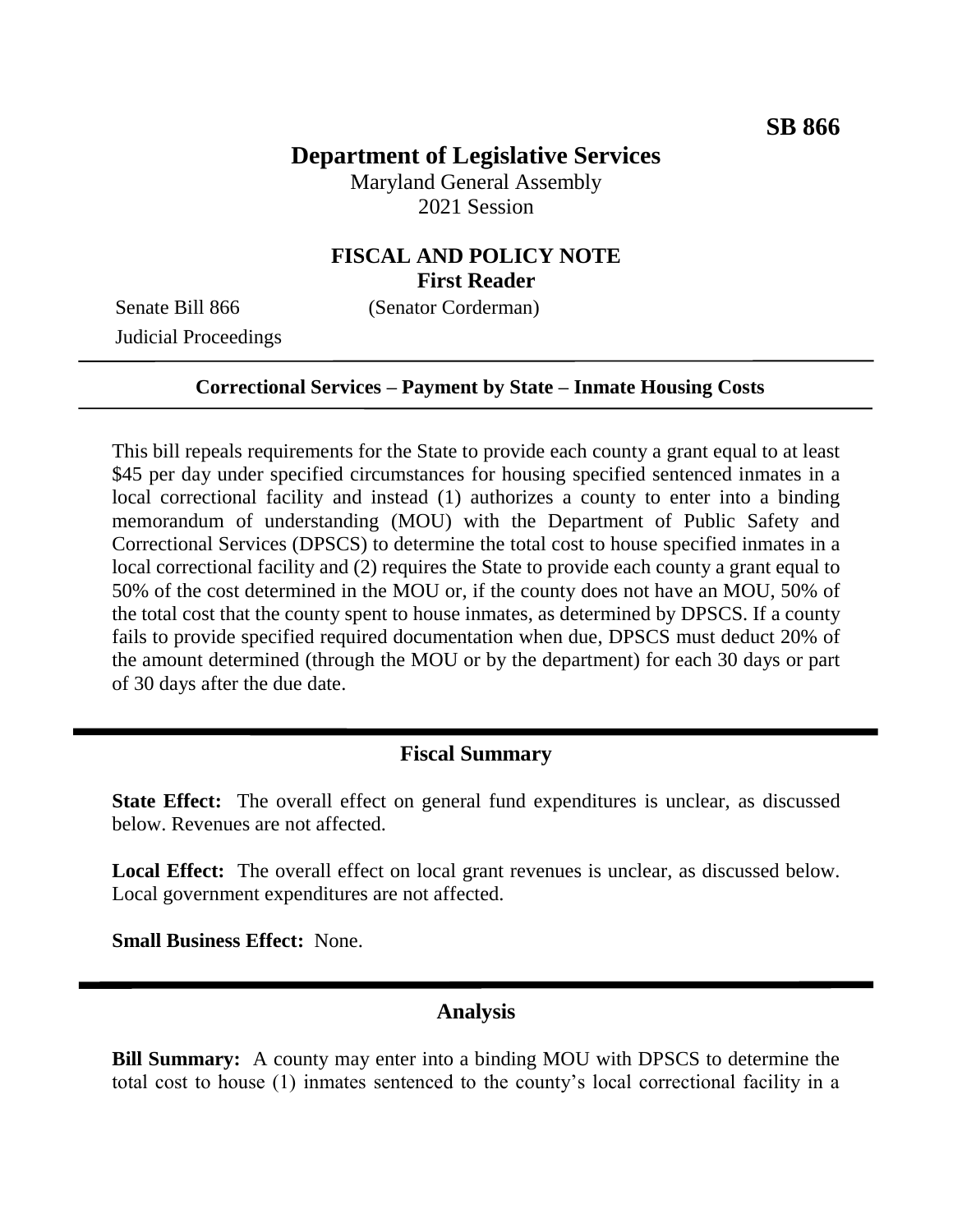fiscal year and (2) inmates transferred to the county's local correctional facility from DPSCS for the purpose of receiving reentry or other prerelease programming and services.

**Current Law:** For each fiscal year, the State must provide each county a \$45 per diem State grant for each day between 12 and 18 months that a sentenced inmate is confined in a local correctional facility during the second preceding fiscal year. The State must also provide each county a grant equal to at least \$45 for each day (1) an inmate who has been sentenced to the custody of the State was confined in a local correctional facility during the second preceding fiscal year and (2) an inmate who has been sentenced to the jurisdiction of the Division of Corrections (DOC) received reentry or other prerelease programming and services from a local correctional facility during the second preceding fiscal year.

By October 1 each year, each county must submit to DPSCS inmate days reports for the previous fiscal year. If a county fails to submit the required information when due, DPSCS must deduct an amount equal to 20% of the grant for each day between 12 and 18 months that a sentenced inmate is confined in a local correctional facility for each 30 days or part of 30 days after the due date that the information has not been submitted.

"Sentenced inmates" means inmates confined in a local correctional facility after being sentenced to the custody of the local correctional facility for more than 12 months and not more than 18 months.

**State Expenditures:** General fund expenditures may be affected, potentially significantly, beginning in fiscal 2022, as a result of the bill's requirement for the State to provide a county a grant equal to 50% of the total cost determined in the MOU between the county and DPSCS for (1) inmates sentenced to the county's local correctional facility in a fiscal year and (2) inmates transferred to the county's local correctional facility from DPSCS for the purpose of receiving reentry or other prerelease programming and services.

Currently, a \$45 per diem State grant is provided to each county for each day between 12 and 18 months that a sentenced inmate is confined in a local detention center. Counties also currently receive an additional \$45 per day grant for (1) inmates who have been sentenced to the custody of the State but are confined in a local facility and (2) inmates who have been sentenced to the jurisdiction of DOC and received reentry or other prerelease programming and services from a local correctional facility. In addition, DPSCS currently has MOUs in effect with multiple counties, which state that the per diem rate is \$45 per day. Under the bill, the per diem State grant is reduced to 50% of the total costs determined in the MOU between the county and DPSCS. As such, in counties with MOUs currently in place, the State grant is reduced by 50% from \$45 to \$22.50 per day.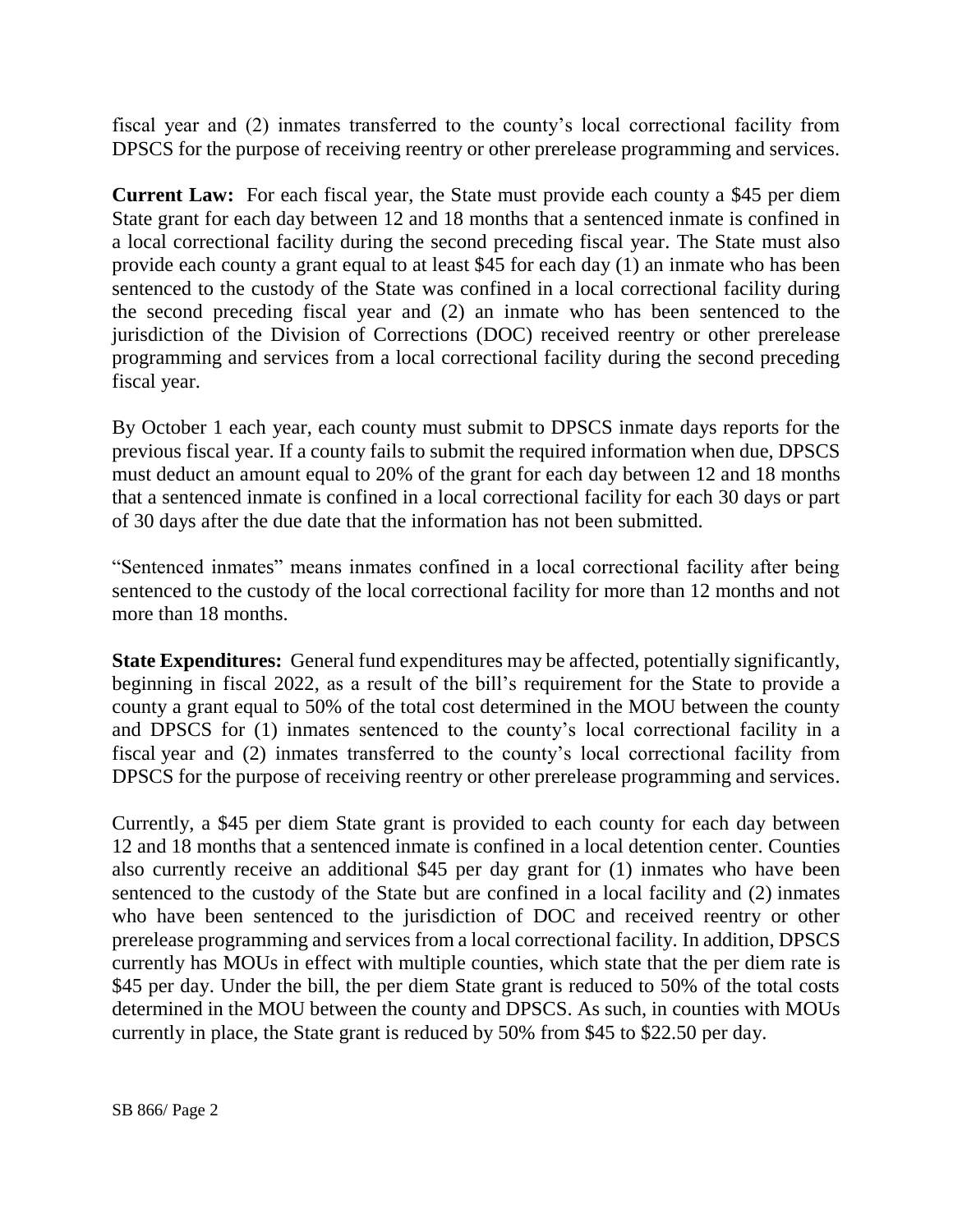To the extent that DPSCS and counties renegotiate the existing MOUs as a result of the bill, however, general fund expenditures for grants could remain unchanged, decrease, or increase depending on the outcome of the negotiations and the resulting MOUs. Any such impact cannot be predicted.

In counties without an existing MOU, the bill authorizes DPSCS to determine an amount that is 50% of the total cost that the county spent to house inmates. Such amounts could be the same, greater than, or less than the current per diem State grant provided to those counties; however, without actual experience under the bill, it is not possible to determine the bill's effect on general fund expenditures for grants to those counties.

**Local Revenues:** Likewise, local grant revenues are affected, potentially significantly, beginning in fiscal 2022.

Counties pay the full cost of incarceration for people in their facilities for the first 12 months of the sentence. As noted above, under current law, a \$45 per diem State grant is provided to each county for each day between 12 and 18 months that a sentenced inmate is confined in a local detention center. As also noted, counties receive an additional \$45 per day grant for (1) inmates who have been sentenced to the custody of the State but are confined in a local facility and (2) inmates who have been sentenced to the jurisdiction of DOC and received reentry or other prerelease programming and services from a local correctional facility. Per diem operating costs of local detention facilities have ranged from approximately \$40 to \$170 per inmate in recent years.

Several counties, including Montgomery and Prince George's counties, have MOUs with DPSCS that set the per diem rate at \$45 per day for inmates sentenced to DOC and (1) confined in the local correctional facility or (2) who received reentry or other prerelease programming and services from the local correctional facility. If counties with existing MOUs do not renegotiate the MOUs, the grant rate to such counties decreases by 50% from \$45 per day to \$22.50 per day; accordingly, grant revenues decrease potentially significantly in those counties. To the extent that the counties and DPSCS renegotiate those existing MOUs, however, grant revenues could stay the same, decrease, or increase. Any such impact cannot be predicted.

In counties without an existing MOU, the bill authorizes DPSCS to determine an amount that is 50% of the total cost that the county spent to house inmates. Such amounts could be the same, greater than, or less than the current per diem State grant provided to those counties; however, without actual experience under the bill, it is not possible to determine the bill's effect on grant revenues to those counties.